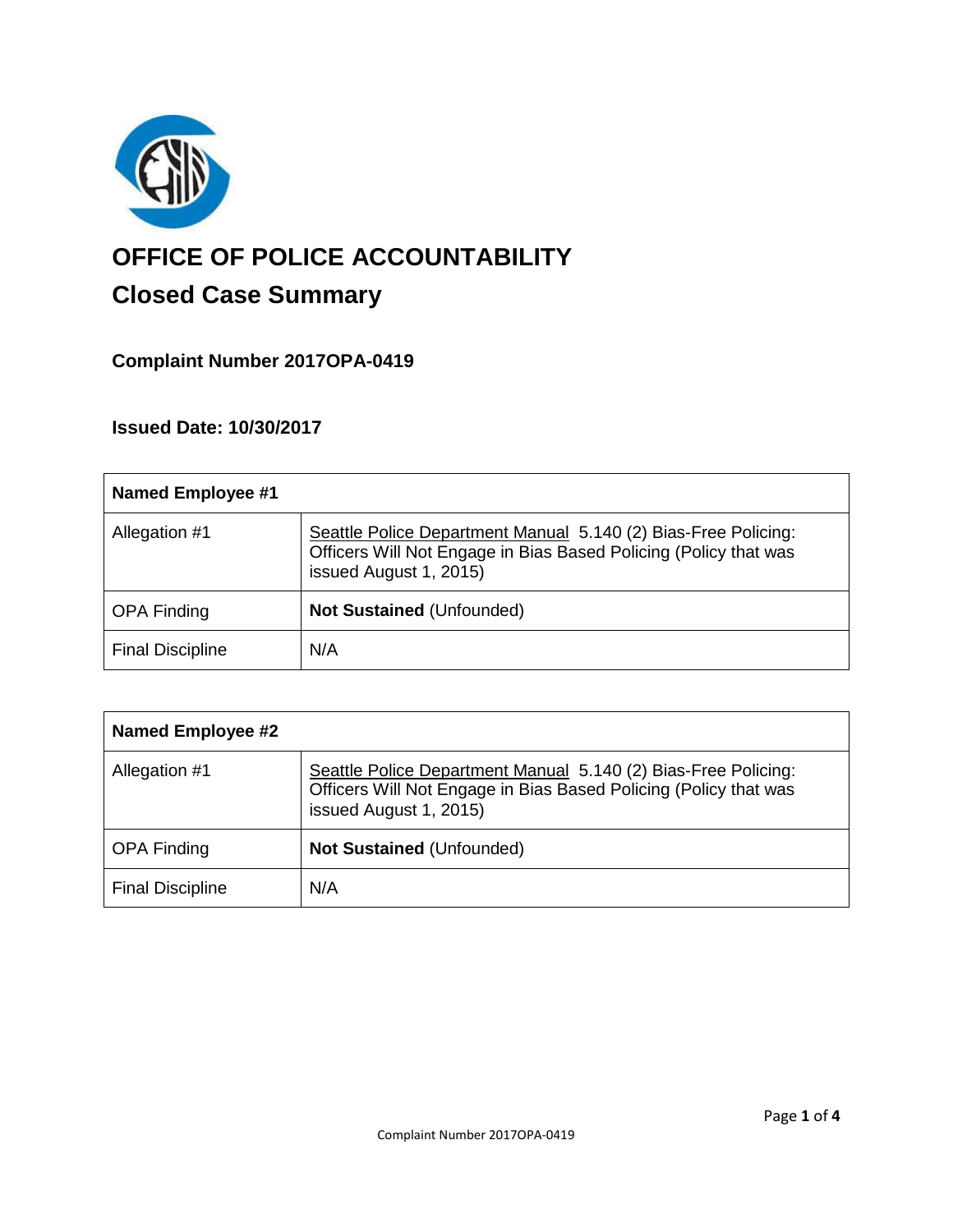| <b>Named Employee #3</b> |                                                                                                                                                              |
|--------------------------|--------------------------------------------------------------------------------------------------------------------------------------------------------------|
| Allegation #1            | Seattle Police Department Manual 5.140 (2) Bias-Free Policing:<br>Officers Will Not Engage in Bias Based Policing (Policy that was<br>issued August 1, 2015) |
| <b>OPA Finding</b>       | <b>Not Sustained (Unfounded)</b>                                                                                                                             |
| <b>Final Discipline</b>  | N/A                                                                                                                                                          |

#### **INCIDENT SYNOPSIS**

The Named Employees arrested the complainant.

#### **COMPLAINT**

The complainant alleged that the Named Employees were biased as to her race and gender when they investigated an incident and arrested her.

#### **INVESTIGATION**

The OPA investigation included the following actions:

- 1. Review of the complaint memo
- 2. Search for and review of all relevant records and other evidence
- 3. Review of In-Car Video (ICV)
- 4. Interviews of SPD employees

#### **ANALYSIS AND CONCLUSION**

On the date in question, Named Employee #1 and Named Employee #2 were dispatched as the primary officers to a call concerning an assault. Named Employee #3 also responded as a secondary officer. At the scene, the Named Employees were informed that two men had been assaulted by two other individuals, a man and a woman. The woman, who was later learned to have been the complainant, was alleged to have thrown a water bottle at one of men's head, attempted to strike both men, and sprayed both men with pepper spray. The woman was being held down at the scene at the time the officers arrived.

During their investigation, the Named Employees interviewed both men that had alleged the assault, as well as the complainant. The complainant was uncooperative and was aggressive towards the officers. The officers also interviewed an uninvolved witness who corroborated the account of the male victims. At that point, the Named Employees believed that they had probable cause to arrest the complainant and she was placed into handcuffs.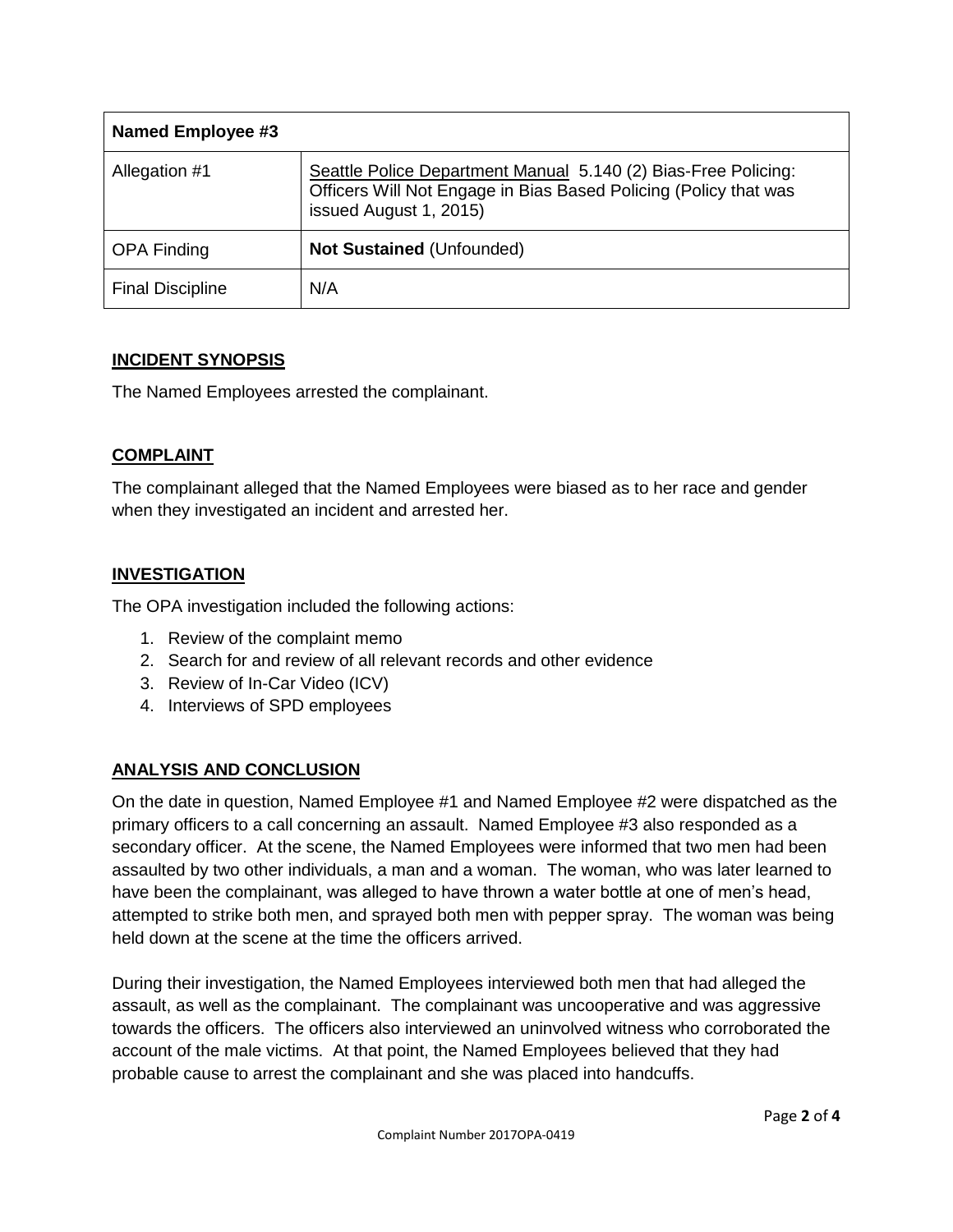While being transported from the scene of arrest to the precinct, the complainant alleged that she had been arrested based on her race and gender. (NE#1 and NE#2 Rear ICV.) Notably, at that time, the complainant, herself, made racially derogatory comments, calling Named Employee #2 a "wetback." (Id.)

At his OPA interview, Named Employee #1 stated that he was surprised by the complainant's allegation of biased policing. (NE#1 OPA Interview, at p. 4.) He told OPA that he did not engage in any bias and did not observe any other officer take law enforcement action against the complainant that was based on bias. (Id.) Named Employee #1 noted that he heard no racially derogatory terms used towards the complainant and that the only such terms used during the entirety of the incident were used by the complainant, herself, and were directed towards Named Employee #2. (Id. at pp. 4-5.)

Based on the record, there was no evidence that any of the Named Employees engaged in biased policing that was based on either the complainant's race or gender. To the contrary, the Named Employees had sufficient probable cause to believe that the complainant was the primary aggressor in an assault. Accordingly, her arrest was legally justified and there was no indication that it was based on any impermissible reason.

At her OPA interview, Named Employee #2 stated that she did not take any law enforcement action towards the complainant based on the complainant's race or gender. (NE#2 OPA Interview, at p. 4.) Named Employee #2 further stated that she did not observe any other officer do so. (Id.) Lastly, Named Employee #2 stated that she did not make or hear any derogatory statements towards the complainant, but that the complainant used derogatory terms against Named Employee #2. (Id.)

For the same reasons as discussed above, the OPA Director found that Named Employee #2 did not engage in biased policing.

Named Employee #3, like Named Employee #1 and Named Employee #2, indicated to OPA that she did not treat the complainant differently based on the complainant's race or gender. (NE#3 OPA Interview, at p. 4.)

Moreover, the OPA Director noted that, based on OPA's investigation, it appeared that Named Employee #3's involvement with this case and interaction with the complainant was extremely limited.

For the same reasons as discussed above, the OPA Director found that Named Employee #3 did not engage in biased policing.